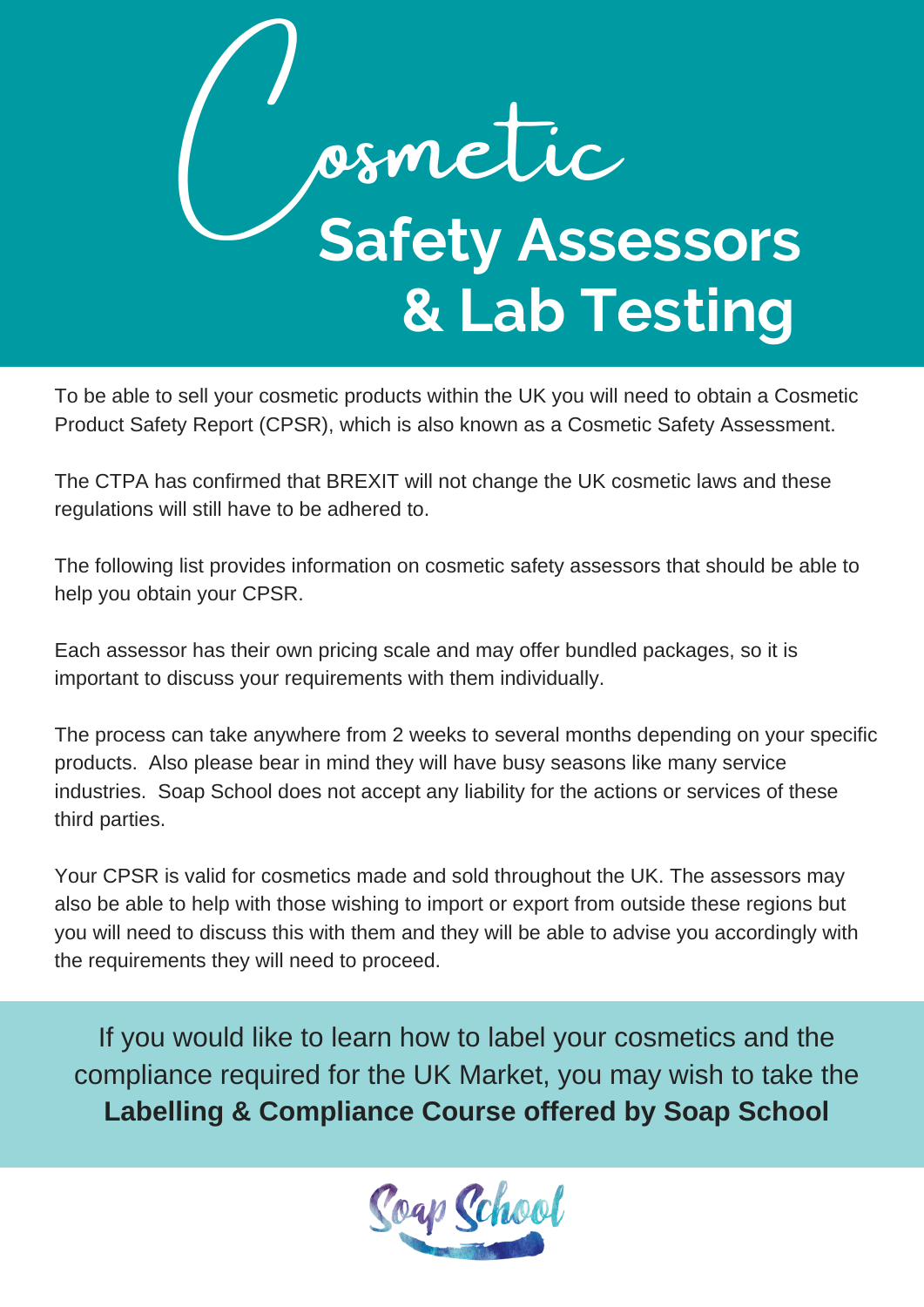

Web: [h](http://www.garrscosmeticsafety.co.uk/)[ttps://www.garrscosmeticsafety.co.uk](https://www.garrscosmeticsafety.co.uk/) email: info@garrscosmeticsafety.co.uk Tel: 01244 322101

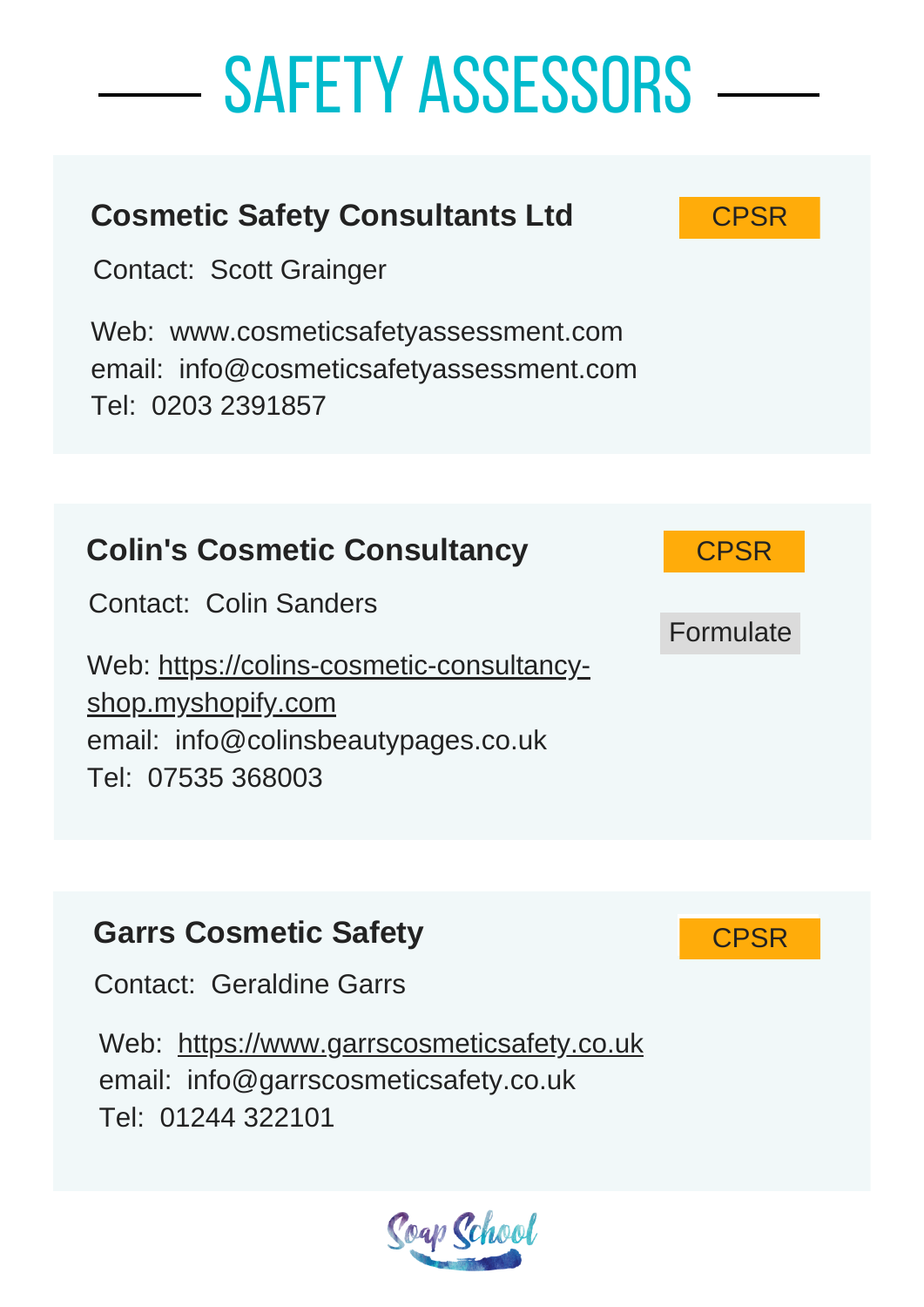

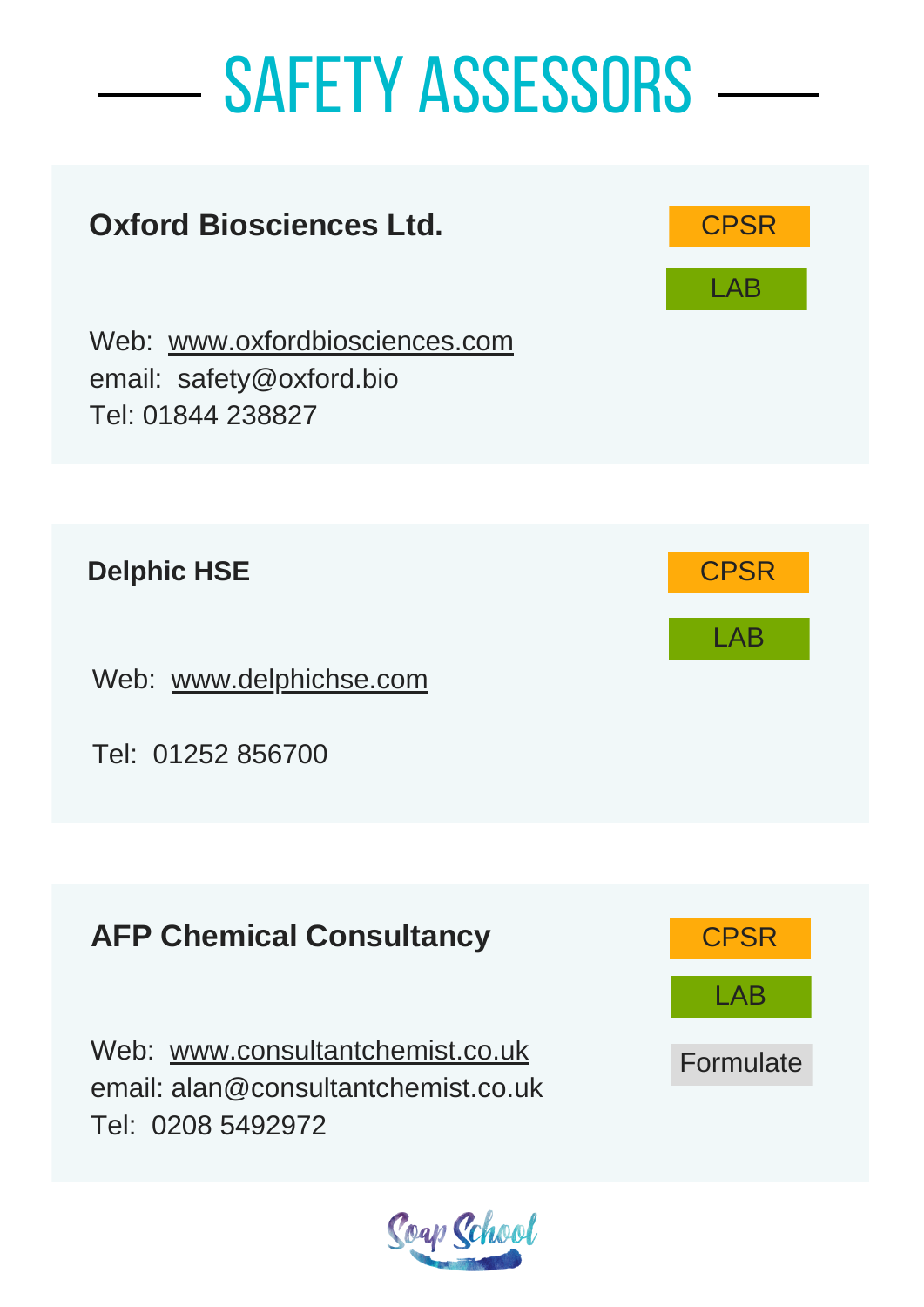#### **Cosmetics Lab**

Web: [www.cosmeticslab.co.uk](http://www.cosmeticslab.co.uk/) email: [service@cosmeticslab.co.uk](http://www.cosmeticslab.co.uk/) Tel: 01403 261500





|  | <b>Harley Street Cosmetic</b> |
|--|-------------------------------|

Contact: Cuross Bakhtiar

Web: [www.harleystreetcosmetic.com](http://www.harleystreetcosmetic.com/)

Tel: 0207 6124530





Formulate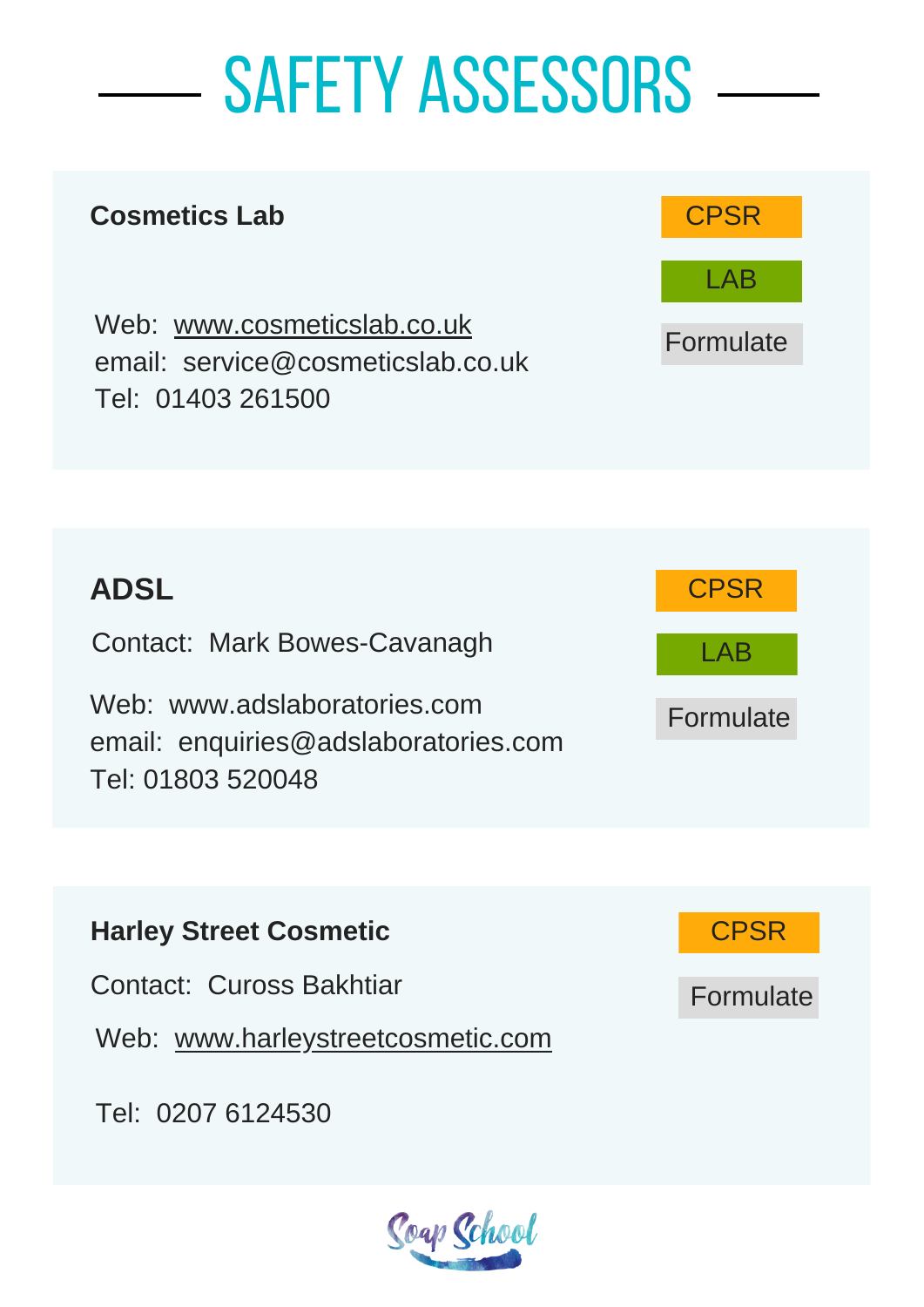

Web: [www.cosmetic-compliance.co.uk](http://www.cosmetic-compliance.co.uk/) email: info@cosmetic-compliance.co.uk Tel: 0203 2398196